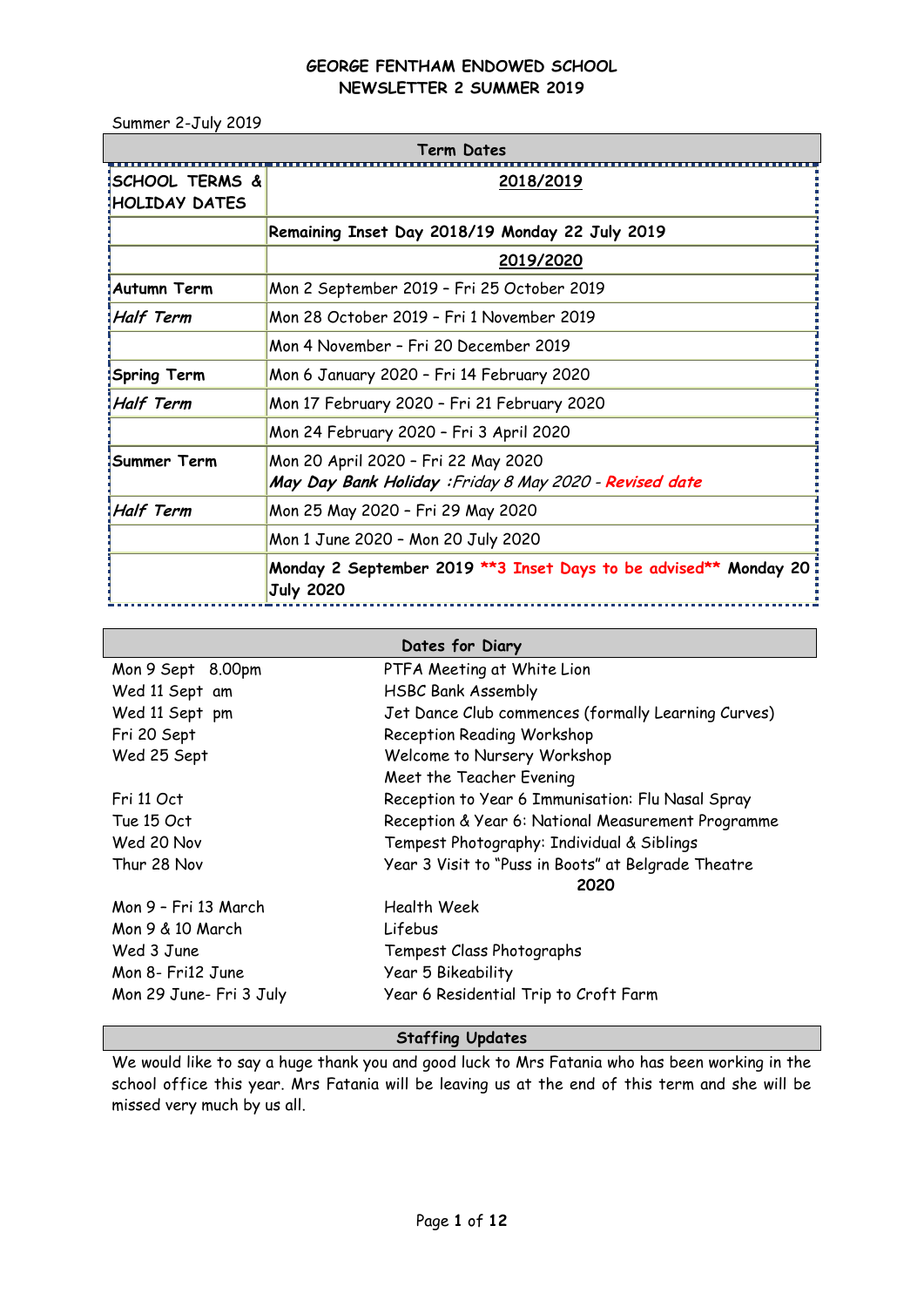In September we will be welcoming Mrs Justice to George Fentham Endowed School. Mrs Justice will be working in the school office with Mrs Hansford and is our new Finance Officer.

This term we have welcomed Mrs Ladwa to George Fentham as she joins our team of Lunchtime Supervisors.

# **A Message from the PTFA**

A great big THANK YOU to everyone who has supported the PTFA this year: either by helping out, joining the 100 Club or taking part in our events. With your help we have raised over £5500!!! We have: funded 3 interactive whiteboard for 'Project Ict Innovation', supplied the Christmas Tree, donated a small Christmas gift for each child and bought Year 6 their Leavers' Hoodies.

We are really pleased and proud of the fantastic effort this year. However, we are such a small team and really need more members to help next year. Just imagine what we could do with a few extra volunteers!

This term:

 Thank you to all the fantastic helpers and everyone who came and supported us at Hampton Festival. Whether you had a go at Hook-a-Duck or bought tickets for the inaugural Great Hampton Duck Race – we raised a massive £650. The Duck Race was really well attended and was such a lovely afternoon that I think it will become a firm fixture in the Village Calendar.



- We hope you have enjoyed being 'cool after school' on Freeze Pop Fridays we raised £97.
- Once again the children had a fabulous time at the summer school disco and we made £253.
- We've collected a fantastic £212 during our Coin Chaos week! Congratulations to Year 1 who were the winning class. We hope you enjoyed your afternoon of extra special Golden Time.

If you are ordering any new name labels for new uniforms over the summer please consider buying from [www.mynametags.com](http://www.mynametags.com/). The colour stickers are fantastic and stick on clothes, shoes and equipment. Quote our **School ID: 26751** and we will receive 20% of your order.

Another easy way you can help our fund raising is by doing your online shopping through [www.easyfunding.org.uk.](http://www.easyfunding.org.uk/) Just go to the website and search for George Fentham Endowed PTFA and you can raise money every time you shop online.





Don't forget to check Classlist for the winners each month. Please look out for Shirley Chung or Aileen Spain at the school gate to collect your winnings. If we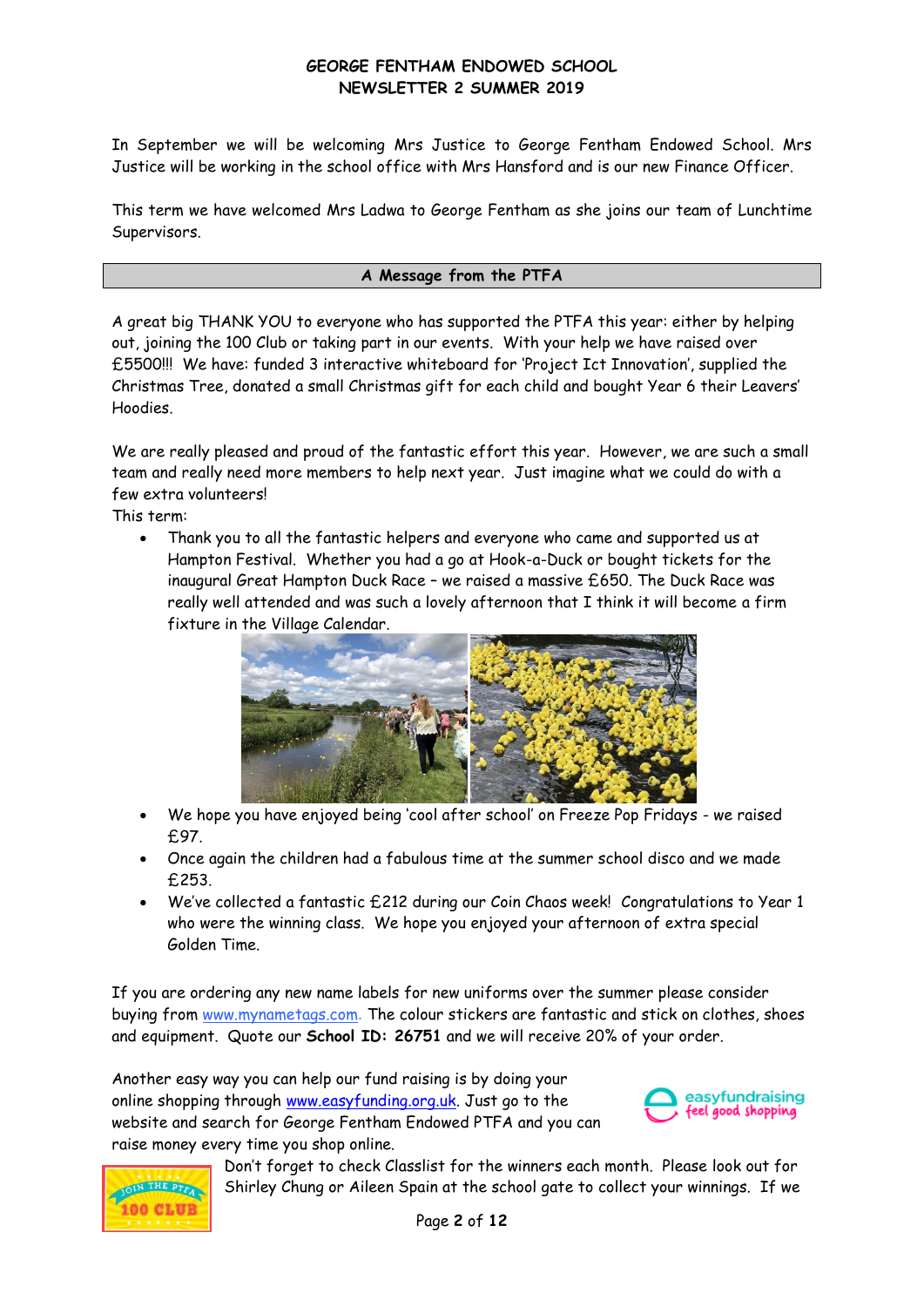don't catch up with you we will post or leave your winnings at the office for you to collect. We will be contacting members in the autumn about renewing memberships for next year. **100 Club Draws:**

May winners: **1 st 91 2 nd 56 3 rd 26**  June winners **1 st 87 2 nd 89 3 rd 3**

Don't forget to check out www.classlist.com to keep up with the latest news and events.

The PTFA's success is dependent on your continued support and engagement. We particularly need support from parents in Foundation and KS1 for the PTFA to be sustainable going forward. Most of our current members and helpers have children further up the school so they will be leaving in the next year or two. We would like to leave behind a thriving PTFA for future years to come. If you would like to get more involved, any help big or small, regular or occasional is appreciated, please contact us:  $q$ fptfa@gmail.com or via [www.classlist.com.](http://www.classlist.com/) Or just turn up at our next meeting. We generally meet on the first Monday of the month. We are a small and very friendly group and we look forward to meeting some new faces. Thank you!

**Date of the next meeting: 8:00pm - White Lion – Monday 9 th September** 





# **A Huge Thank You to our PTFA!**

On behalf of the staff, children and governors at George Fentham Endowed School, I would like to thank our PTFA Committee members. We are extremely lucky to have a small core group who have worked incredibly hard to support school this year. We very much hope that new members will join in the next academic year so that the PTFA at George Fentham can continue in the future.

# **School and Sports Events**

# **Nursery:**

# **Nursery Farm Trip**

Nursery children visited Umberslade Farm in June and, despite some rain, had a great day. We saw all the familiar farm animals and many baby animals too. We were able to feed many of them. Highlights of the day were riding in the tractor trailer, seeing some impressive shire horses and meeting the farm's enormous pigs (called J-Lo and Beyonce) who surprised us by oinking very loudly!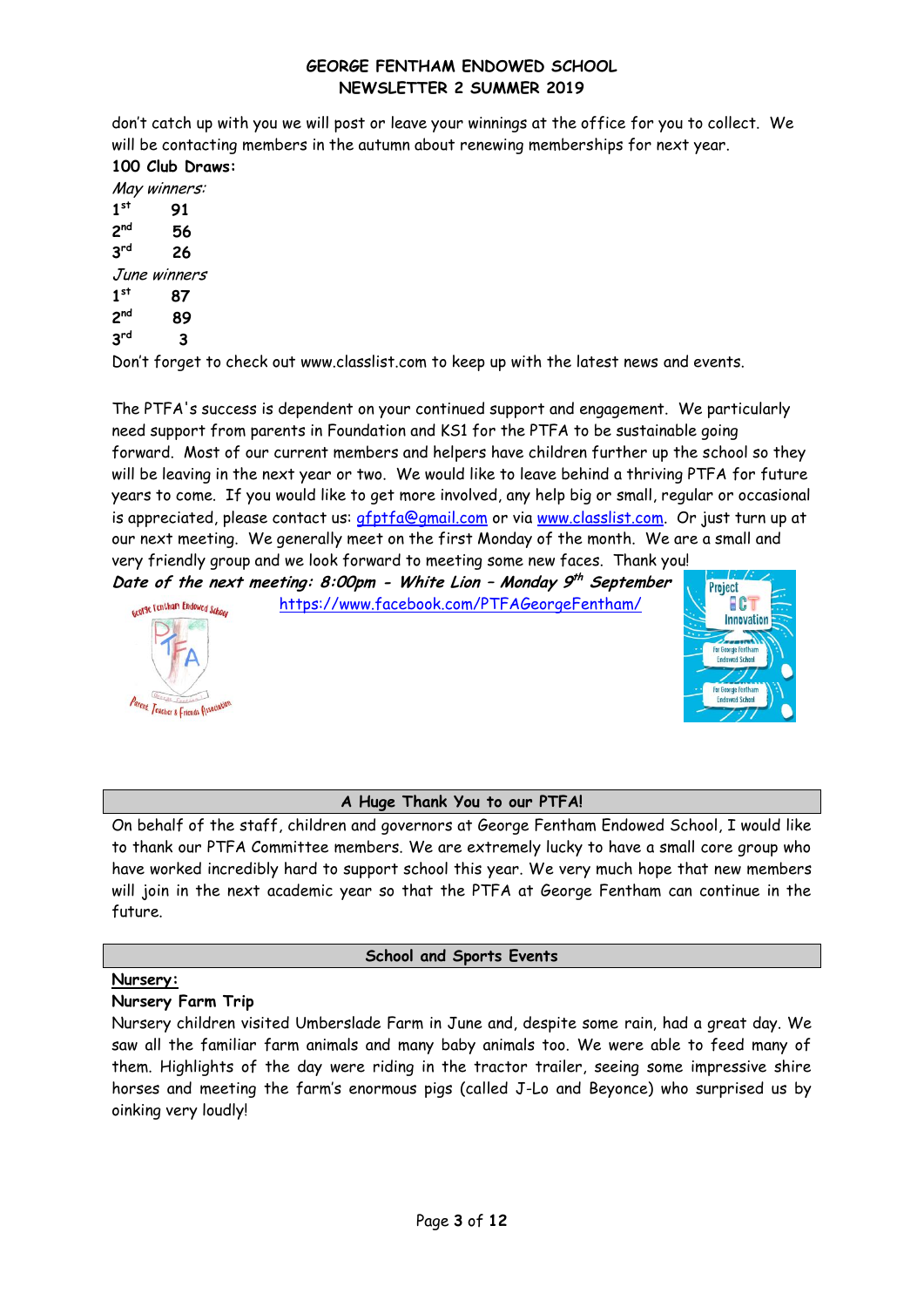#### **Animals In Hands**

As part of our 'Amazing Animals' topic, Nursery children had a visit from Mo from 'Animals in Hands' with his interesting collection of animals. Many children have pets at home and we discussed how to care for them. We met a lovely friendly rabbit, guinea pig, hen, rat, gecko and a snake. Although some of us enjoyed touching the snake and even holding it, we decided the snake wouldn't make a very good pet as it was difficult to look after.

#### **Reception:**

#### **The Sea Assembly Friday 21st June, 2019**

The children worked really hard to put together a fantastic assembly for the school and their families to watch. All of the children took a role in the assembly and really showed off their knowledge of the sea and their creative skills. They used their BLP collaborative skills to perform in groups on the stage. The assembly consisted of factual information about sea creatures, songs, dancing, poems, story-telling and role play. The teachers were so proud of the confidence the children showed when performing to a big audience. Well done Reception!

# **Animal Day Monday 1st July 2019**

We launched our animal topic with a visit from 'Animals in Hands' and dressed up in animal themed clothes. The children had a fantastic 'hands on' experience of being close to animals they would not normally see. Mo from 'Animals in Hands' brought his animal friends to see us – a snake, a moss frog, stick insects, a chameleon, a millipede and a tarantula. For those of us that felt a little nervous around those animals he let us hold a beautiful rabbit. It was a fabulous day and a great way to start our final topic in Reception!

#### **Year 1:**

#### **Herbert Museum**

On Friday the 12<sup>th</sup> July, Year 1 went to the Herbert Art Gallery and Museum in Coventry. The day began with a talk from an expert about toys, in particular Victorian toys. The session was very hands on as the children got the opportunity to dress up as Victorian children, as well as Queen Victoria and a servant! They were shown a range of Victorian artefacts, as well as old toys, such as a mangle, a dolly and a bed pan. They compared many of them with objects and toys that we have today. The class got to play with a cup and ball, a hoop and stick, a spinning top and as a treat they took part in a race on a hobby horse!

After the session the children split into groups and got the chance to explore the rest of the museum. They learnt about toys from different generations and saw what our parents and grandparents might have played with. A fun and informative day had by all!

#### **Pizza day**

This half term was extra exciting as Year 1 got to make their very own pizzas. We started off by trying different toppings and breads to see which would be the most suitable for our own pizza. We were really proud of the children as so many embraced the taste testing and tried lots of foods they'd never had before!

Once we had created our design for our 'Perfect Pizza' we spent the morning choosing the appropriate toppings and being very creative. The pizzas were then cooked and taken home at the end of the day! The smell of the pizzas cooking was delicious and the children couldn't wait to eat them!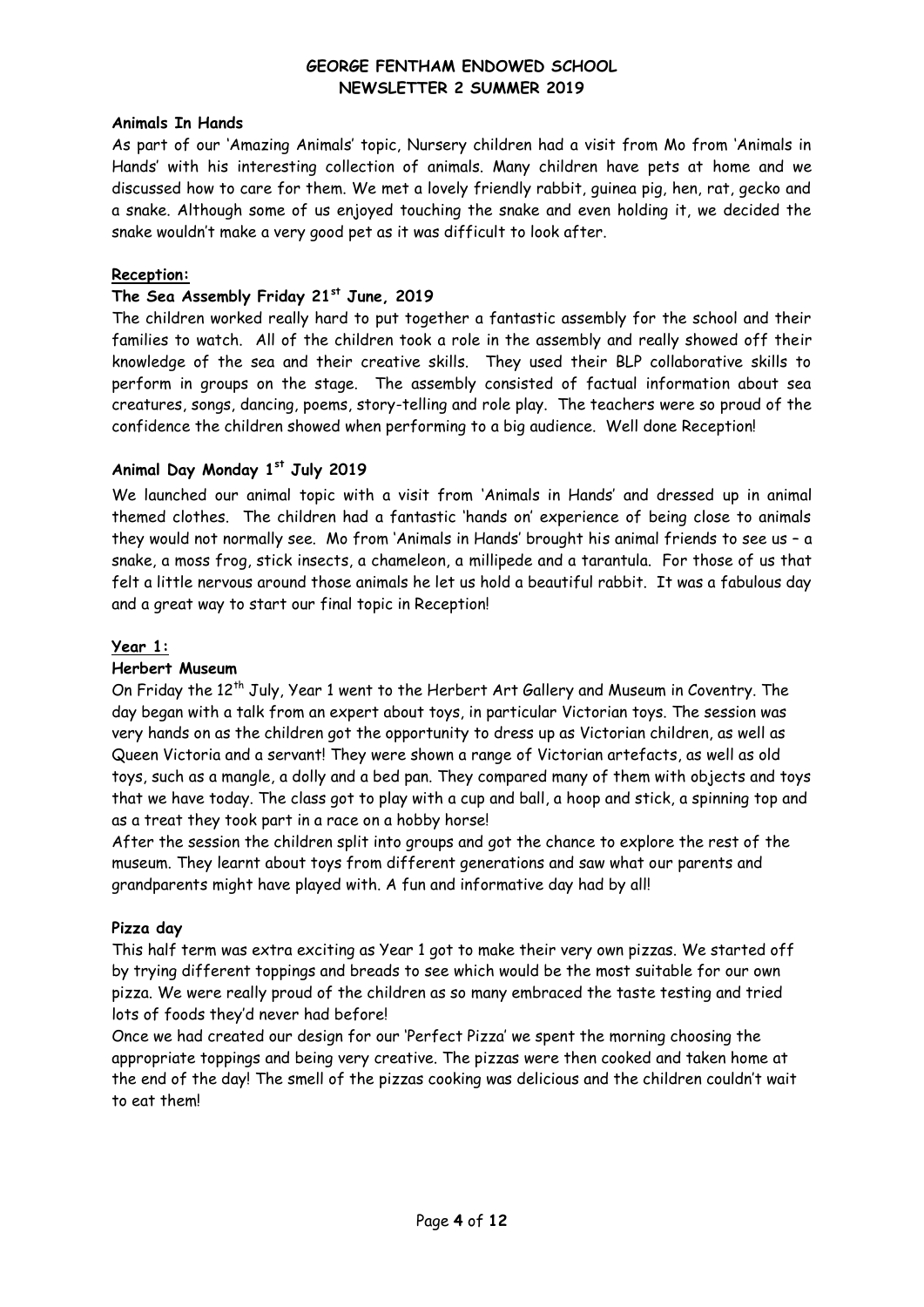# **Year 2:**

# **Class 2 Assembly**

Parents, children and staff thoroughly enjoyed Class 2's 'A Journey into the Past' assembly. With a focus on the children's learning journey in English, History and Design & Technology we were treated to a boxing match to determine the greatest Queen (Victoria or Elizabeth I), vivid descriptions of the plague in 1665, the Great Fire of London 1666 and learnt all about Bob, the man on the moon. A huge well done to all involved!

## **INSPIRE Workshop**

The children, and parents, of Class 2 had a wonderful time at their "Message in a Bottle" INSPIRE Workshop. The main focus was on the transition from KS1 to KS2 and the children, with plenty of support from their helpers, produced some beautifully designed bottles and wrote some wonderful scrolls about their feelings on moving to Class 3. We also had an Online Safety focus to our workshop, with children showing their parents/guests the ICT Suite and explaining all about their Online Safety learning whilst finding and printing off images to use on their bottles. These were then passed on to Mrs Briggs, who will then go through them on their first day back in September. A huge thank you to everyone who attended and helped out – a great opportunity for children and parents to collaborate in school.

#### **Thinktank Trip**

The children in Class 2 enjoyed a fantastic day at the Thinktank in Birmingham. With a Science focus on the topics of 'Amazing Animals' and 'Materials/Recycling', the children had the opportunity to explore the whole museum, whilst then enjoying a workshop all about animals. With great knowledge and understanding from their learning in school, combined with some fabulous questioning to find out more, the children demonstrated what good scientists they are. A great end to the school year for Class 2.

#### **Tri-Golf Festival**

Following their Tri-Golf coaching sessions in Summer 1, the children in Year 2 attended a tournament at Tudor Grange Pitch & Putt in Solihull this term. Competing against other local schools the children had great fun using the skills they had learnt to complete in a variety of challenges. They did brilliantly; had great fun and many of them are now keen to learn more!

#### **KS1 Football Tournament**

On the afternoon of Thursday  $11<sup>th</sup>$  July a mixed team of boys & girls from Years 1 & 2 attended a Football Tournament at the Old Sihilians in Solihull. The event included a rotating four aside tournament against other Solihull Primary Schools, when the teams were not playing they had footballs skills training with PE Leaders from Lode Heath School. The emphasis was on fair play, respect and good sportsmanship whilst representing the school and the children played very well. A great time was had by all- well done our KS1 Football Team!!

# **Year 3:**

What an exciting Summer-term Class 3 have had! Over the course of the first half-term, all the children were extremely busy writing and developing the play-script for their production of 'Year 3's Learning Journey', which was subsequently performed to parents and grandparents. The children delivered a fantastically polished performance and it was evident to all exactly how much hard work had gone into perfecting their scripts and props.

Children also had opportunity to show off their excellent knowledge of the Stone-Age, a topic that they had been eagerly learning about throughout the Summer-term, when they visited Compton Verney. Despite persistent rain, the children had a fantastic time building Palaeolithic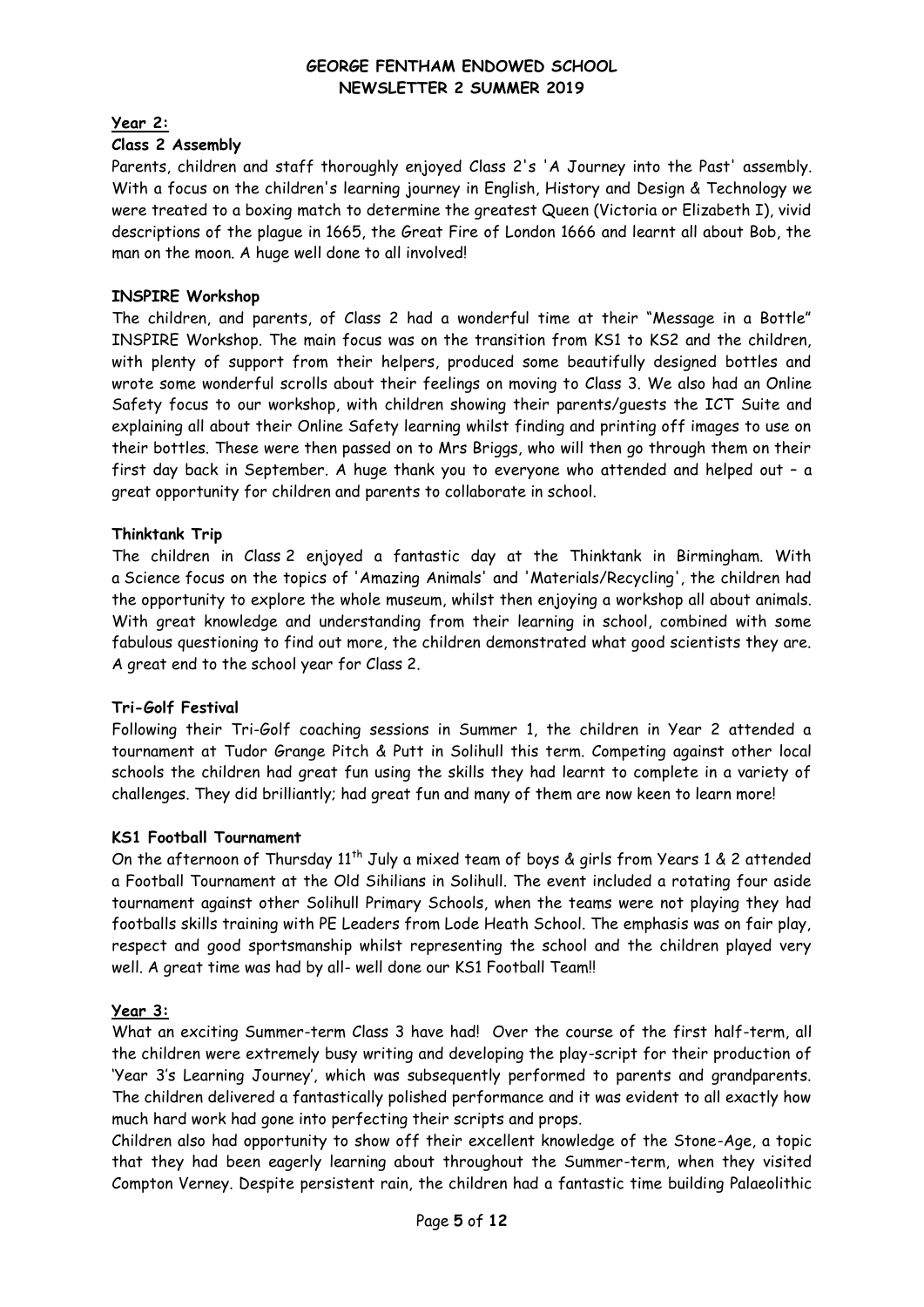shelters, Neolithic walls (using a wattle and daub technique), making Stone-Age bread, cave painting and making fire. All of the children had a fantastic day.

Finally, the class visited Reverend Stuart at the village church, as part of their learning in RE. Reverend Stuart kindly talked to the children about different kinds of pilgrimages, getting children to think about their pilgrimage in life. The class also found out lots of interesting information about the history of the church.

# **Year 4:**

#### **Y4 Assembly**

Year 4's assembly, which showcased all their learning so far this year, was a riot of song, music and dancing. The children threw themselves into their performance and their passion and enthusiasm was contagious. The children thoroughly enjoyed themselves. They absolutely deserved all the praise and wonderful comments that they were showered with. The class have made Mrs Brooker, Mrs Chamberlain, Mrs Taylor and Mrs Kelly very proud.

# **Cadbury World Visit**

Year 4 went on an amazing trip to Cadbury's world this term. The trip linked together the work the class has been doing in D&T, English and Geography. The children behaved beautifully, asked lots of interesting (and difficult!) questions during their taught session and, of course, enjoyed learning about the history and manufacture of chocolate. Well done Year 4!

# **Year 4 Trip to Church**

Years 4 were fortunate to go on a very interesting and enjoyable trip to church on Friday  $11<sup>th</sup>$ July. The children have been learning about the symbolism of water in RE this half term, and Reverend Stuart showed them the baptismal font, giving the class ample opportunity to ask all sorts of questions. They then had a tour of the nave and saw a variety of other ways in which water is used symbolically in church and as a metaphor for our journey through life. Reverend Stuart and our parent volunteers generously gave their time to enable this visit and the class is very grateful to them. It was a fascinating and illuminating visit; there is so much to see in our local church!

# **Years 4 Chance to Shine Cricket Festivals**

On 3<sup>rd</sup> July Year 4 went to the Cricket Festival at Berkswell. We took two well-prepared teams who had both thoroughly enjoyed their cricket lessons led by Sam, our coach. Mrs Kelly and Mrs Busby-Tomkins bowled superbly and both Mrs Chamberlain and Mrs Panesar had their work cut out keeping score, as the batters did an exemplary job, with runs coming fast and furious from both the A and the B teams. The B team were the outright winners of their group, with a 100% unbeaten record resulting from some energetic fielding and great collaborative work. The A team batting was a sight to behold and, eventually, it was all down to the final match... After a closely fought game, we were narrowly beaten into second place by just two runs. All the children (and our brilliant parent helpers) should feel very proud of themselves. Year 4 represented the school perfectly and every single player had improved his or her game as the festival came to its close.

# **Strings Assembly**

On Wednesday 10<sup>th</sup> July year 4's Strings Explosion learning journey came to a fitting culmination, with a fantastic musical assembly / concert. The children, along with some soloists from years 5 and 6, played with confidence and joyful verve and were sad that their musical Wednesday afternoons had come to an end. A number of the class have elected to continue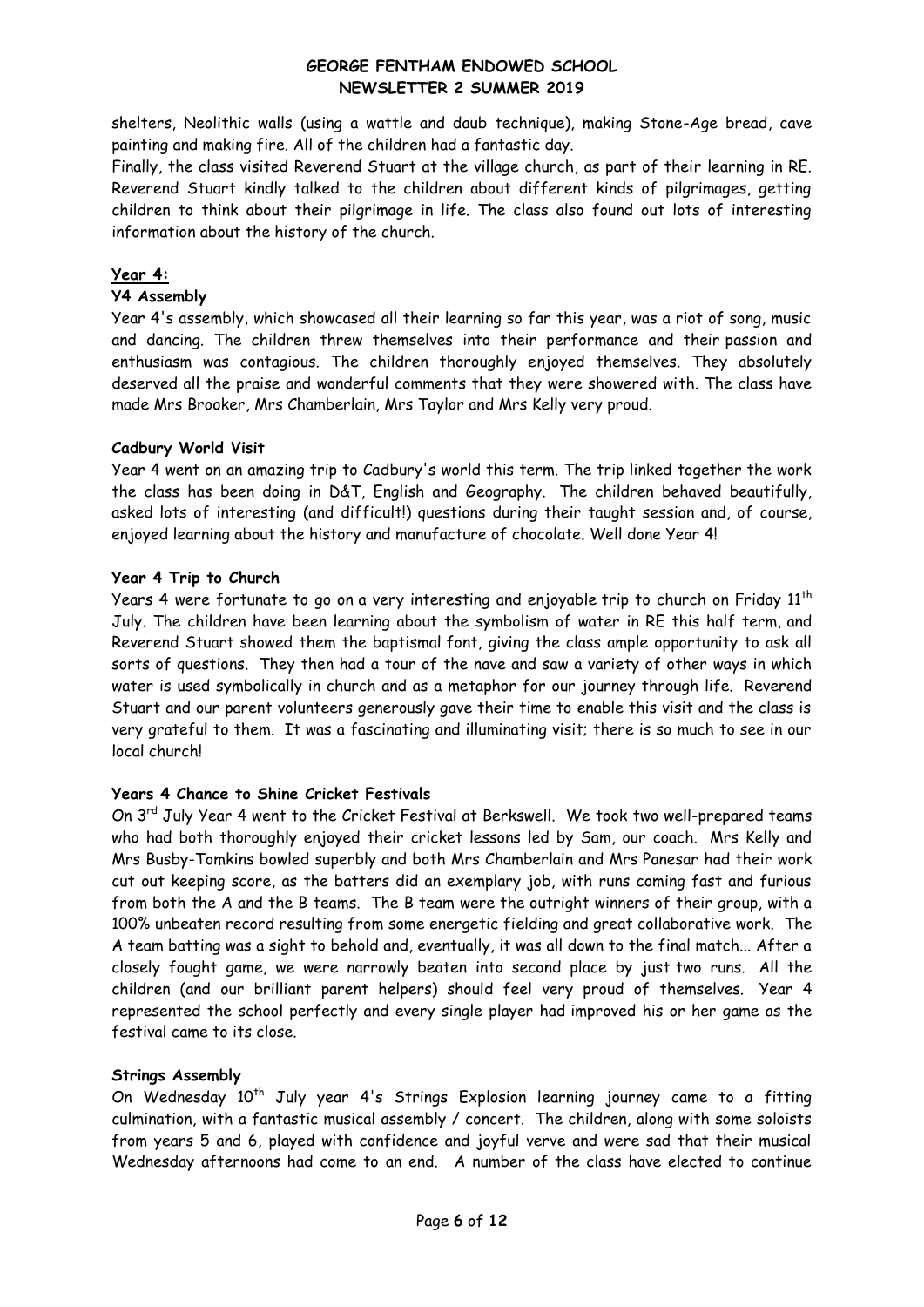learning an instrument, having had such a fun time this year. We are extremely grateful to the Fentham Trust for supporting us this year.

#### **Year 5:**

#### **Beowulf Concert**

Class 5 were very lucky to have been specifically invited back to Warwick Arts Centre for another performance. This time, the piece of music was a specially commissioned work based on the epic tale of Beowulf, which blended beautifully with our English topic of Beowulf this term! The performance itself included two international musicians: a singer, Elin Manahan Thomas who performed at the wedding of Meghan Markle and Prince Harry, and a harpist who is the personal harpist of Prince Charles! The highlight for the children was our narrator, Oliver Phelps, who was one of the Weasley twins in the Harry Potter movies. Mrs Kermode and Mrs Bradburn were incredibly proud of the way that the children embraced the music in the performance and their behaviour was, at all times, exemplary. Very well done to all children who took part.

# **Year 5 Chance to Shine Cricket Festival & Final**

Once again, Class 5 had the opportunity to take part in the Chance to Shine Cricket Festival at Berkswell Cricket Club. During their coaching sessions in the run up to the Festival, the children enjoyed developing their batting, bowling and fielding skills. Having the opportunity to learn from specialist cricket coaches has been a huge privilege and one from which Year 5 has benefitted immensely. The children were well-prepared for the event and very keen to do well. We were absolutely thrilled with the contributions of all three teams competing, with some very strong players in each team. All children played with passion and energy, showing sportsmanship at all times despite the hot weather!

We are very proud that our mixed A Cricket Team went on to compete in the Warwickshire Cricket Festival area finals at Edgbaston Cricket Ground. The children were told that they were one of 23 teams to have gone through from an initial 140 competing (a huge achievement!) and they took the responsibility of representing their other classmates very seriously. As the tournament continued, the entire team grew in confidence and craftsmanship with some excellent batting and some super catches coming from our fielders on all sides of the pitch. Huge congratulations to all the children for their excellent efforts and sporting attitude - Mrs Kermode, Mrs Bradburn and Mrs Taylor are very proud of them all!

#### **Year 6:**

# **Condover Hall Residential**

Year 6 enjoyed a busy week at Condover Hall from 24<sup>th</sup> - 28<sup>th</sup> July. We had mixed weather - one very wet day, but also lots of sunshine. The children enthusiastically took part in a wide range of activities including kayaking and raft building, climbing, archery, tunnelling and aerial trek. We were very proud of them all, showing great perseverance and determination! Thank you to Mrs Kelly and Mrs Taylor for accompanying us and the Fentham Trust for funding the cost of the coach.

#### **Diocesan Leavers' Service**

On Monday 8<sup>th</sup> July, children from Year 6 attended the Diocesan Leavers' Service at St. Martin's in the Bullring to mark the end of their time at primary school. The theme for this years' service was "The Lord's Prayer." Year 6 children made posters, wrote a prayer and also learnt to sign The Lord's Prayer using BSL! We also received a candle to pass onto Year 5 as part of our own Leavers' Service. As always, the children represented George Fentham beautifully!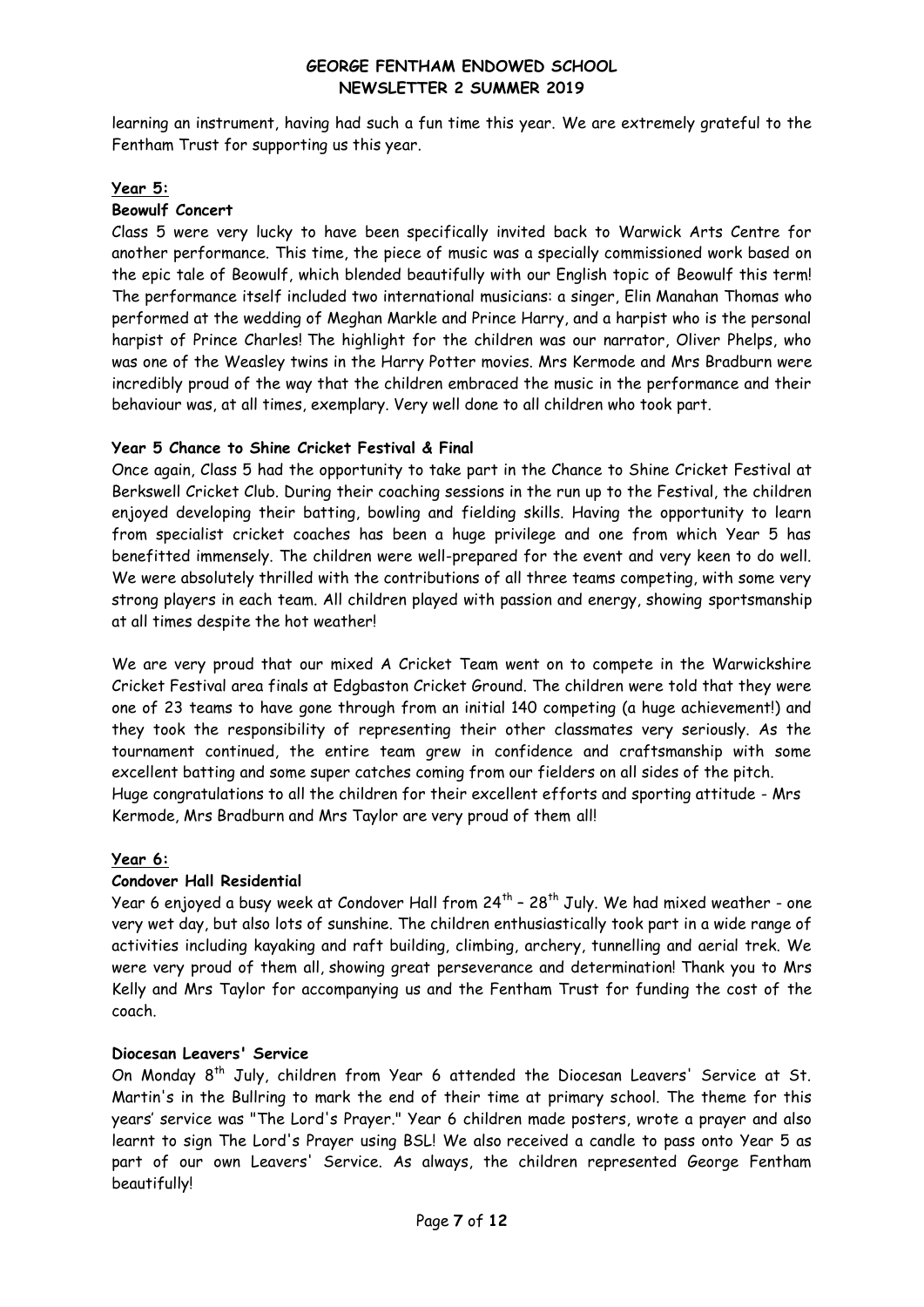#### **Year 6 Leavers' Assembly**

Year 6 presented their Leavers' Assembly to children, staff and parents/carers on Wednesday 17th July. We reflected on their time in Year 6, but with a musical twist - this year themed around "Mama Mia"! As always, this included a rollercoaster of emotions. It goes without saying that we will miss Year 6 enormously, but wish them all every success as they move on to their new secondary schools.

#### **George Fentham Leavers' Service**

On the last day of term, Rev. Stuart welcomed us to church to celebrate Year 6's time at George Fentham, including reflections on all their favourite memories of their time at school. This is a lovely way to draw their primary school days to a close and is always a very emotional occasion! The children were presented with pens to remember George Fentham Endowed School. Year 6 also presented a candle to Year 5, symbolically passing on the responsibilities of Year 6 to them!

#### **Football Club**

So, another year of football is over. Everyone that has played, or supported, throughout this year should be incredibly proud. We have developed our skills and become a more effective team as the year has gone on and this has been reflected in our performances. We have had some great wins, some close fought, drawn matches and just a few losses, but in every match I have seen fair play, sportsmanship, desire, resilience and progress. Well done all!

**A huge thank you to Mr Bass for all of his work with our team over this academic year.** 

#### **George Fentham's Got Talent**

The final of George Fentham's Got Talent 2019 took place on Thursday  $11<sup>th</sup>$  July where our six final acts performed in a special assembly for the whole school.

The results were as follows: 1st place - Sharpchord George and Samuel (Year 4) 2nd place - Libby and Freya (Year 6) 3rd place - Million Dream Girls – Amber, Autumn, Freya, Frankie, Abigail, Sophie, Dolly, Meja, Elsie and Amy (Year 1)

Runners up The Number Crew – Jake, Lauren, Noah, Maisy, James, Cassidy, (Reception) Time For A Rhyme - Tabby (Year 5) and Jacob (Year 6)

All our acts showed enthusiasm, emotion, humour, professionalism, and great talent, everyone who took part in the whole competition should be proud of themselves. The winners received a trophy and each finalist received a certificate and a small prize.

#### **Sports Day**

# **Sports Day -Thursday 20th June 2019**

What a fantastic celebration of teamwork, perseverance, resilience and skills! It was wonderful to see all our children competing with pride and hear them cheer each other on so enthusiastically. Children in both Key Stages showed off some excellent skills when working both as a team and in individual races, it was a hard fought competition and one of the closest we have seen at George Fentham. Well done to everyone and thank you to all the parents who gave their support.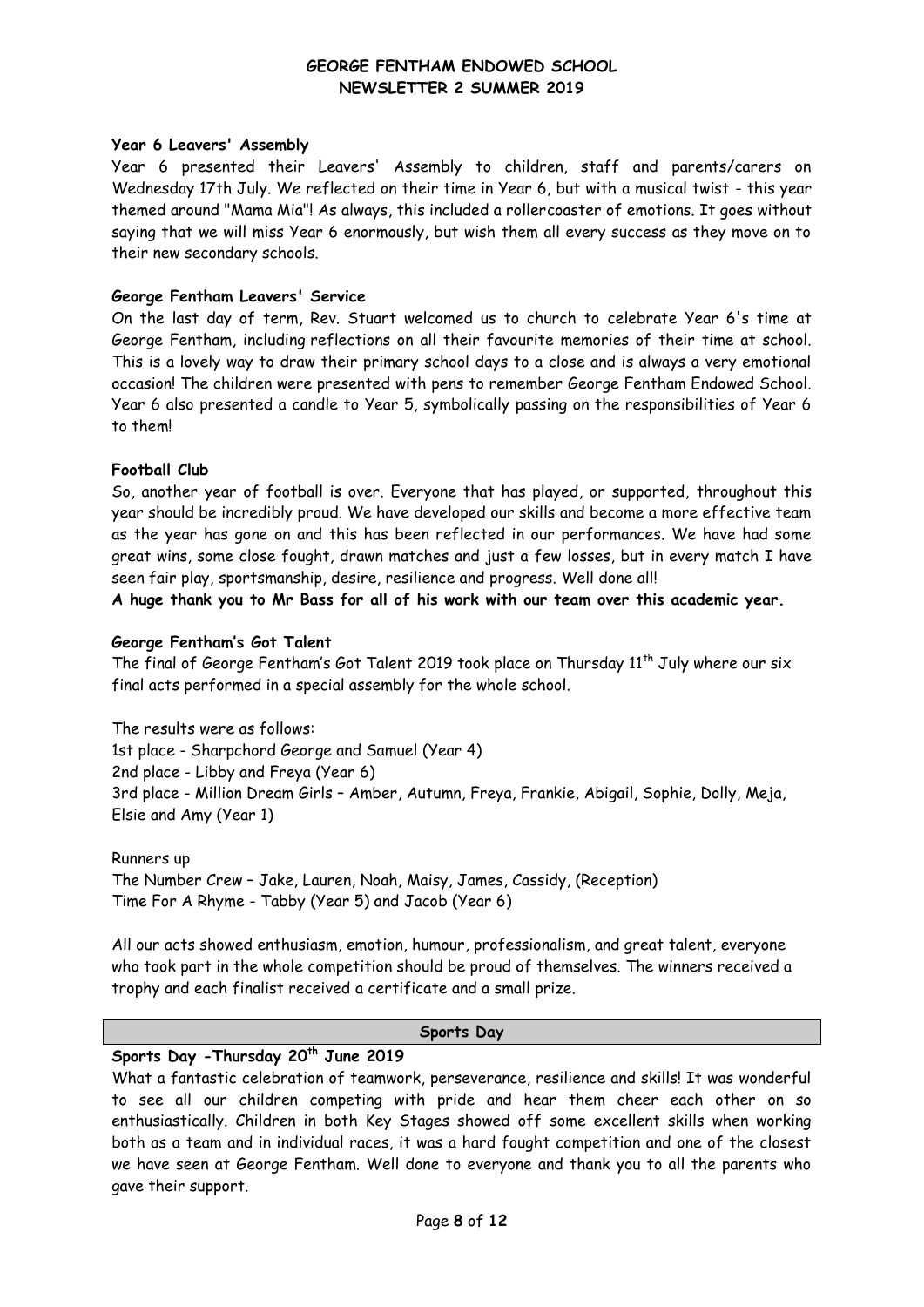| EYFS & KS1: $1st$ |                 | Green 279 points  |
|-------------------|-----------------|-------------------|
|                   | 2 <sub>nd</sub> | Blue 268 points   |
|                   | 3 <sup>rd</sup> | Red 256 points    |
|                   | 4 <sup>th</sup> | Yellow 252 points |
|                   |                 |                   |
| KS2:              | 1 <sup>st</sup> | Red 446 points    |
|                   | 2 <sup>nd</sup> | Green 445 points  |
|                   | 3 <sup>rd</sup> | Yellow 437points  |
|                   | $4^{\text{th}}$ | Blue 414 points   |

#### **Reports and Open Evening**

As always, it was a real pleasure to read the children's end of year reports and to see just how much progress they have made across the year. It was lovely to welcome so many parents and visitors to our Open Evening and for the children to share their work with you. A huge thank you to all of our families for your on-going support!

#### **The BASE**

The BASE will closed from Monday 22<sup>nd</sup> July and re-opens on Tuesday 2<sup>nd</sup> September 2019. If you have any queries about places please contact Mrs Tina Coley 01675 443913.

#### **A Note from Hampton Little Free Library.**



Since the launch in June 2017, both boxes have had a constant stream of books coming and going. Thank you to all parents, carers, grandparents and children for helping to ensure that our Little Free Library continues to stay well stocked, well-used and cared for! And remember, it will be open all summer, so pop by to pick up and drop off as usual!

"Everyone is a reader…some just haven't found their favorite book yet".

www.facebook.com/LFLHampton

#### **A Message from Solihull Music Service**

# **To apply for Music Lessons next academic year.**

The link below takes you to our application page, where parents can see what we offer and then they click on the parent link to register and apply.

[https://solihullmusicservice.com/lesson-application-form/](https://protect-eu.mimecast.com/s/C20dCRlLNtlEjruPO3cD?domain=u9385697.ct.sendgrid.net)

#### **REMINDER: Mobile Phones in School**

May we remind you that mobile phones must not be used in school. The only exception to this is if parents use their phones to take photographs, **of their own child, for their own personal use** at the end of Class Assemblies or Performances. **We request that these images are not published on any form of social media.** This is in line with our school policies and procedures.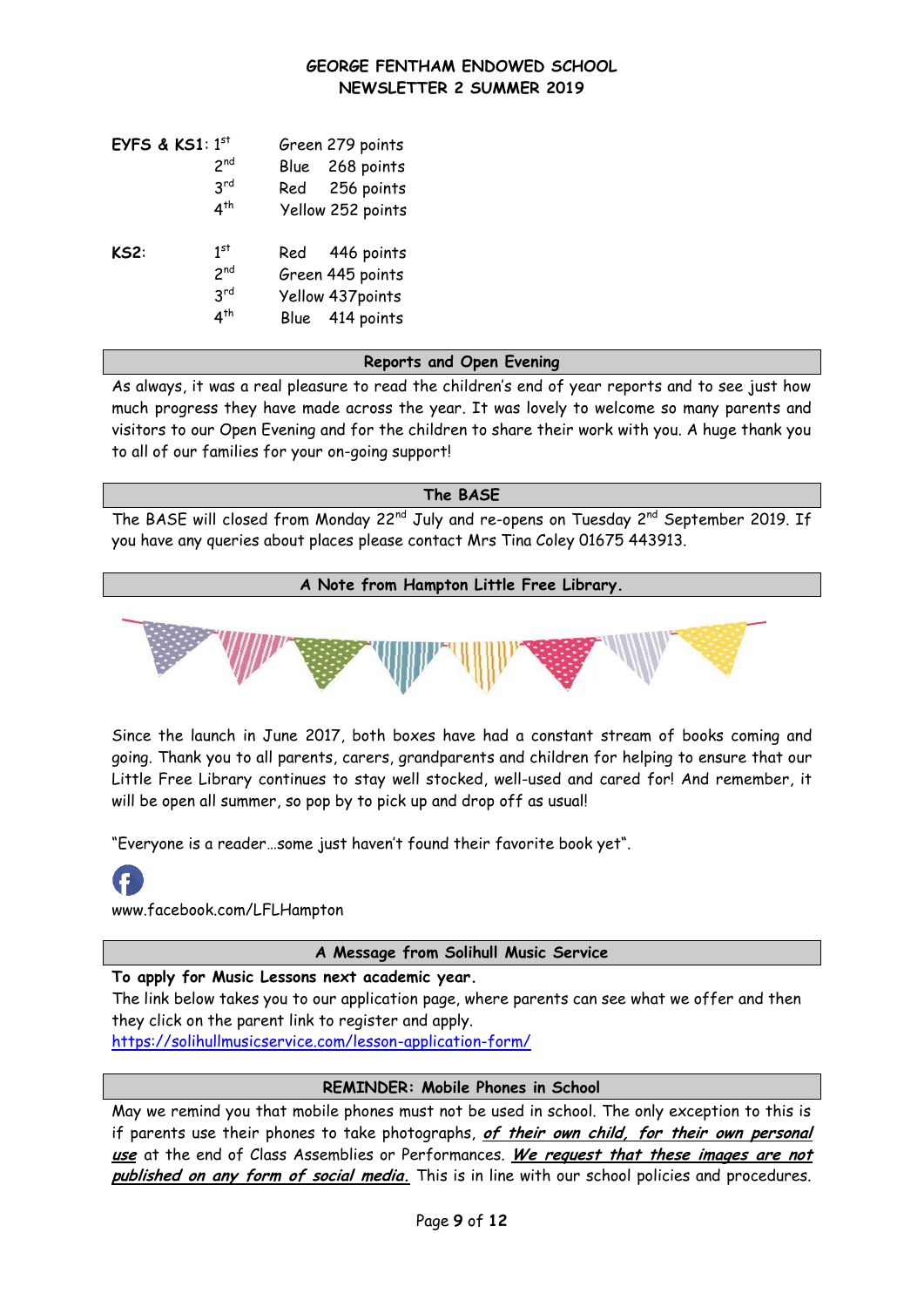Please ensure that mobile phones are switched off and put away at all other times. Thank you for your support in this matter.

#### **Medicines in School**

Please be aware that a medicine permission form must be completed and discussed with a member of the office staff if your child requires any medicine during the school day or whilst on school site for extra activities e.g. clubs and discos. It is extremely important that all medicine has the prescription label clearly displayed on the medicine, stating your child's name, dose and frequency. If this information is displayed on packaging, we will need this packaging to be supplied. This arrangement will also apply for Calpol, therefore, if your child requires Calpol during the school day the bottle must have a label with the above details.

Should you wish to discuss this in any further detail, please contact the school office.

# **Dietary Requirements / Food Allergies**

Please note it is the responsibility of Parents or Carers to advise the school office, in writing, of any dietary requirements or food allergies for each individual child. Please note this is not required for food preferences but for medical conditions such as allergies or Religious Beliefs. This information will be stored on the child's record throughout school.

**Invitations from the School Nurse Team at South Warwickshire NHS Foundation Trust**





**NHS Foundation Trust** 



**Healthy Eating Promotion Event @ The CORE Solihull Library On Monday 12th August 2019 10am- 4pm**

# "Come along and meet the Solihull **School Nurse** team."



**We will be providing information, advice and support to keep your child healthy**



**NHS Foundation Trust For further questions please contact the School nursing team on 0121 770 1919/ 0121 726 6754 or email on** [swg](mailto:swg-tr.schoolnurses@nhs.net)[tr.schoolnurses@nhs.net](mailto:swg-tr.schoolnurses@nhs.net) **.**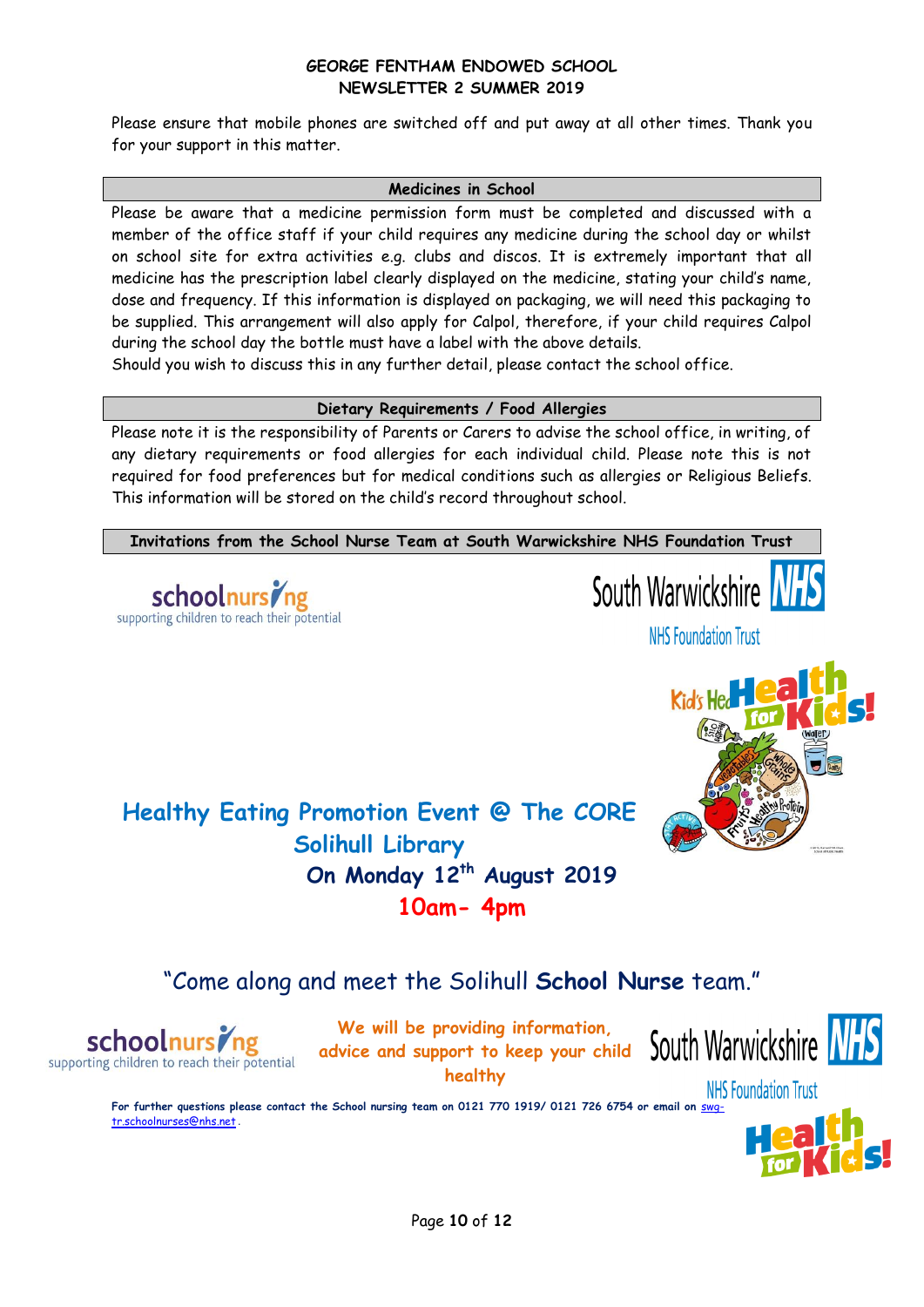# **School Readiness @ The CORE Solihull Library**

**On Tuesday 30th July 2019** 

**10am- 4pm**



# **Is your child ready for School?**

# "Come along and meet the Solihull **School Nurse** team."

**We will be providing information, advice and support to help prepare your child for school.**

For further questions please contact the School nursing team on 0121 770 1919/ 0121 726 6754 or email on **[swg](mailto:swg-tr.schoolnurses@nhs.net)**[tr.schoolnurses@nhs.net](mailto:swg-tr.schoolnurses@nhs.net)

**School Meals – Outstanding Debt**

**Parents of children in KS2**

**Please be aware from 1st September 2019 School meals will increase to £2.15 per day.**

Please ensure that you check your account regularly and credit your account with sufficient funds to pay for your child's school lunches. If a debt exceeds one week's school lunches a hot meal cannot be provided until the debt is cleared and the account is in credit. Thank you for your support in this matter.

Please contact the school office if you think your child may be eligible for free school meals.

#### **REMINDER: Attendance and Requests for Leave of Absence**

To support us to secure good attendance for all of our pupils and to address concerns regarding any child's poor school attendance and punctuality, we will be continuing to work with Central School Attendance and Welfare Service Ltd (CSAWS) in 2019/20. Each half term, attendance registers are rigorously scrutinised to identify any attendance issues. This includes children falling below 95% attendance, children who are below 90% attendance and therefore at risk of becoming persistent absentees, children with any unauthorised absence and any punctuality concerns.

Your child may be referred to a CSAWS Attendance and Welfare Officer if their attendance and punctuality is causing concern. They will then contact you by phone, letter or home visit to discuss the school's concerns and how attendance and punctuality can be improved.

Please note, Head Teachers are only allowed to grant leave of absence in **very exceptional circumstances** and where the application has been made **two weeks in advance**. This does not include family holidays. Should you require any further information, or wish to discuss a leave of absence request please contact the school office.

#### **Medical, Dental & Optician Appointments**

Following advice from CSAWS, we would like to ask for your support in organising medical, dental and optician appointments outside of the school day. Please note if there is no